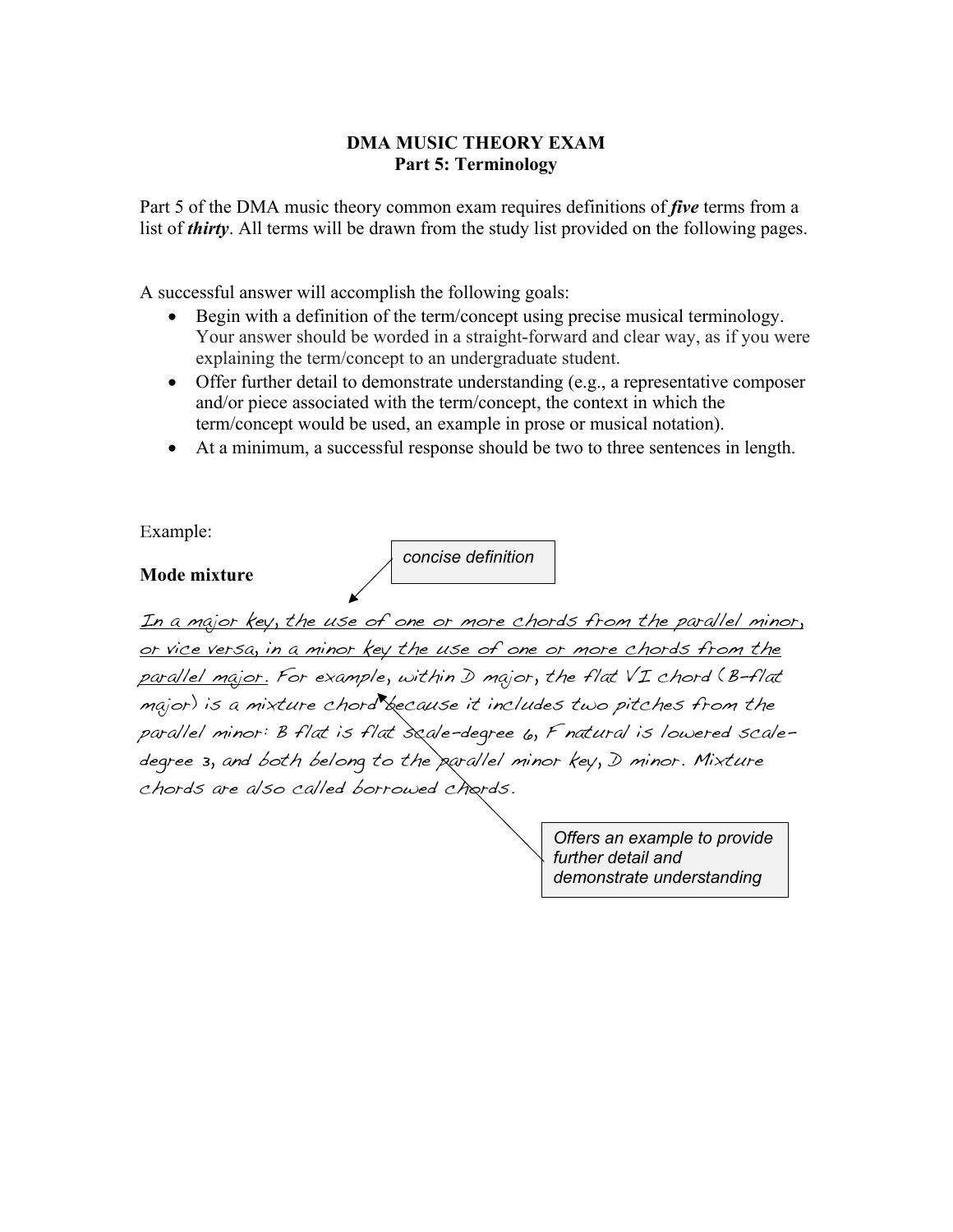- 1. 5-6 technique
- 2. 9:8 ratio
- 3. a2
- 4. a capella
- 5. additive meter
- 6. aggregate
- 7. agogic accent
- 8. all-interval row
- 9. all-interval tetrachord
- 10. anticipation
- 11. appoggiatura
- 12. augmentation
- 13. axis of symmetry
- 14. balanced binary
- 15. *Baßbrechung*
- 16. basso continuo
- 17. bitonality vs. polytonality
- 18. blues pentatonic scale
- 19. cantus firmus
- 20. cardinality
- 21. chaconne
- 22. chord planing (explain distinctions between diatonic vs. chromatic versions)
- 23. chromatic voice exchange
- 24. *clausula formalis*
- 25. closely related keys
- 26. coda
- 27. combinatoriality
- 28. common-tone augmented sixth chord
- 29. common-tone diminished-seventh chord
- 30. common-tone modulation
- 31. composing out
- 32. compound intervals
- 33. compound melody
- 34. concert pitch
- 35. conjunct vs. disjunct
- 36. continuous binary
- 37. crotchet
- 38. diagetic/non-diegetic music
- 39. diatonic, chromatic, and enharmonic tetrachords
- 40. diminished third chord
- 41. directional tonality vs. implicit tonality
- 42. dissonance
- 43. dodecaphony
- 44. double dotting
- 45. double period
- 46. doubly augmented fourth chord
- 47. dux and comes
- 48. dyad
- 49. elision
- 50. échappé
- 51. enharmonic
- 52. extended tertian chords
- 53. fauxbourdon
- 54. Fibonacci series
- 55. figured bass (define and provide example)
- 56. fixed do vs. moveable do
- 57. folia bass
- 58. *Fortspinnung*
- 59. fragmentation vs. liquidation
- 60. fugato
- 61. golden mean
- 62. *Grundgestalt*; developing variation
- 63. harmonic rhythm
- 64. harmony vs. harmonic function
- 65. *Hauptstimme*
- 66. H-dur
- 67. hemiola
- 68. hexatonic collection
- 69. hypermetric techniques of contraction and expansion
- 70. imitation vs. sequence
- 71. incremental phasing (cite associated composer and piece)
- 72. inégale
- 73. integral serialism
- 74. intertextuality
- 75. interval class vector
- 76. invariance
- 77. invertible counterpoint
- 78. index vs. icon vs. symbol
- 79. integer notation
- 80. interruption (in the Schenkerian sense)
- 81. just intonation
- *82. Klangfarbenmelodie*
- 83. K-net
- 84. *Kopfton*
- 85. lament bass
- 86. linear intervallic pattern (LIP)
- 87. linear progression (*Zug*)
- 88. linkage technique
- 89. medial caesura
- 90. melodic diminution (in the Schenkerian sense)
- 91. melodic inversion
- 92. messa di voce
- 93. meter vs. hypermeter
- 94. metric modulation